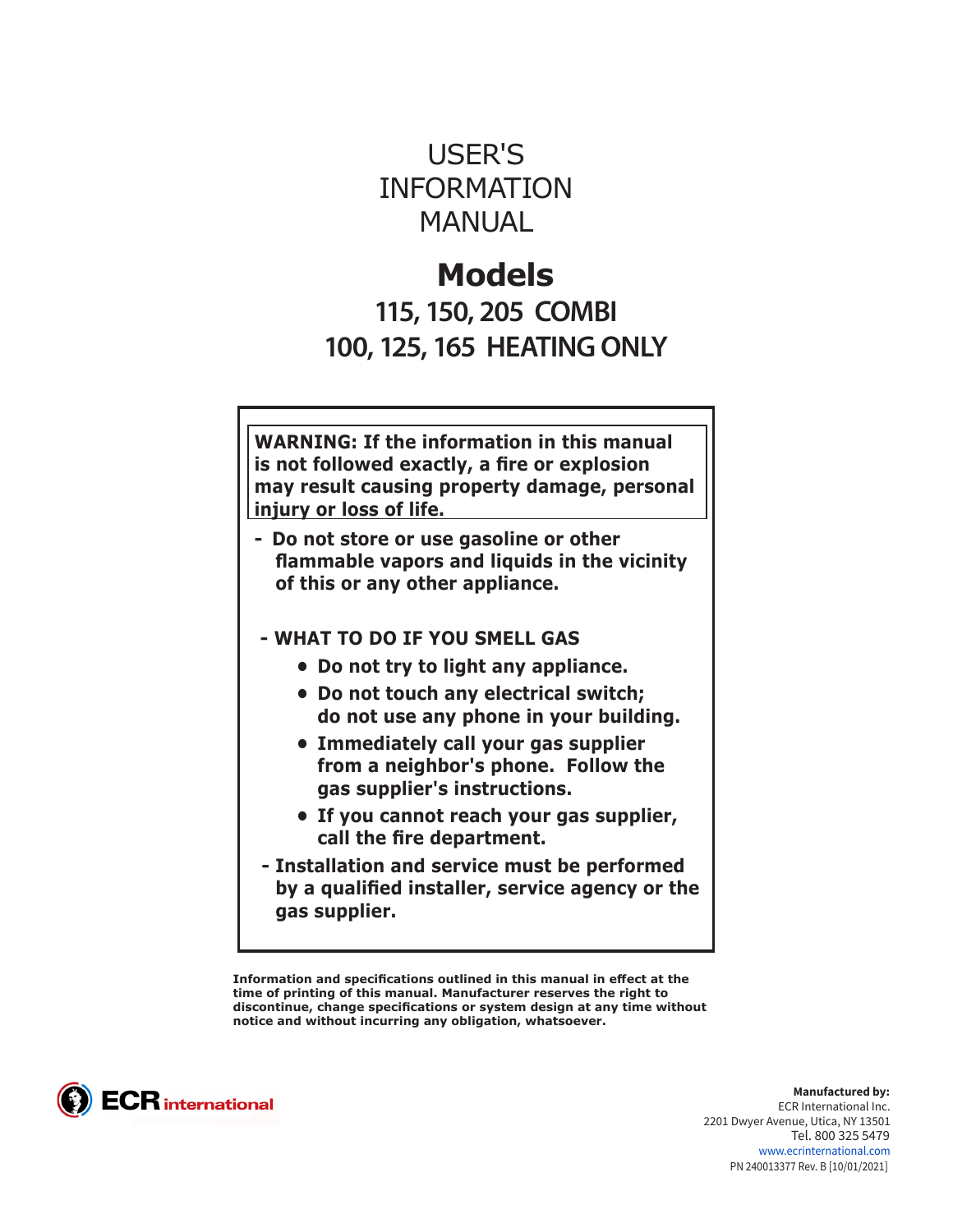#### *1.1 GENERAL*

This boiler has few USER serviceable parts. Maintenance and Service shall be completed by qualified agency.

## **WARNING !**

Fire, explosion, asphyxiation and electrical shock hazard. Improper maintenance and service could result in death or serious injury. Read this manual and understand all requirements, including use of qualified service agent where directed.

# **WARNING !**

Fire, Explosion, Asphyxiation, Electrical shock hazard! Flooding will result in damages such as electrical problems, corrosion, inoperative parts, mold and other unforeseen issues which can occur over time. Any equipment determined by a professional as damaged by a flood, defined as excess of water or other liquid, shall be replaced. Failure to follow these directions will result in a Hazardous Situation.

#### *1.2 BECOME FAMILIAR WITH SYMBOLS IDENTIFYING POTENTIAL HAZARDS.*



This is the safety alert symbol. Symbol alerts you to potential personal injury hazards. Obey all safety messages following this symbol to avoid possible injury or death.

# **DANGER !**

Indicates a hazardous situation which, if not avoided, WILL result in death or serious injury

# **WARNING !**

Indicates a hazardous situation which, if not avoided, could result in death or serious injury.

# **A** CAUTION

Indicates a hazardous situation which, if not avoided, could result in minor or moderate injury.

## *NOTICE*

Used to address practices not related to personal injury.

# **WARNING !**

Following service procedures shall be performed by qualified service agent. Boiler owner shall not attempt these steps. Failure to do so could result in death or serious injury.

## **WARNING !**

Combustion chamber insulation in this product contains ceramic fiber material. Ceramic fibers can be converted to cristobalite in very high temperature applications. The International Agency for Research on Cancer (IARC) has concluded, Crystalline silica inhaled in the form of quartz or cristobalite from occupational sources is carcinogenic to humans (Group1). Avoid breathing dust and contact with skin and eyes. Use NIOSH certified dust respirator (N95). This type of respirator is based on the OSHA requirements for cristobalite at the time this document was written. Other types of respirators may be needed depending on the job site conditions. Current NIOSH recommendations can be found on the NIOSH website at http://www.cdc.gov/niosh/ homepage.html. NIOSH approved respirators, manufacturers, and phone numbers are also listed on this website. Wear long-sleeved, loose fitting clothing, gloves, and eye protection. Apply enough water to the combustion chamber lining to prevent dust. Wash potentially contaminated clothes separately from other clothing. Rinse clothes washer thoroughly.

NIOSH stated First Aid. Eye: Irrigate immediately. Breathing: Fresh air.

Use of CO monitor is manufacturer recommended and may be requirement of local jurisdiction.

#### *1.3 WHAT TO DO SHOULD OVERHEATING OCCUR*

Do not turn off or disconnect electrical supply to pumps. Shut off gas supply at location external to appliance.

#### *1.4 WHAT TO DO IF BOILER OR ANY PART HAS BEEN UNDER WATER*

Do not use boiler if any part has been under water. Immediately call a qualified service technician to inspect boiler and to replace any part of control system and any gas control which has been under water.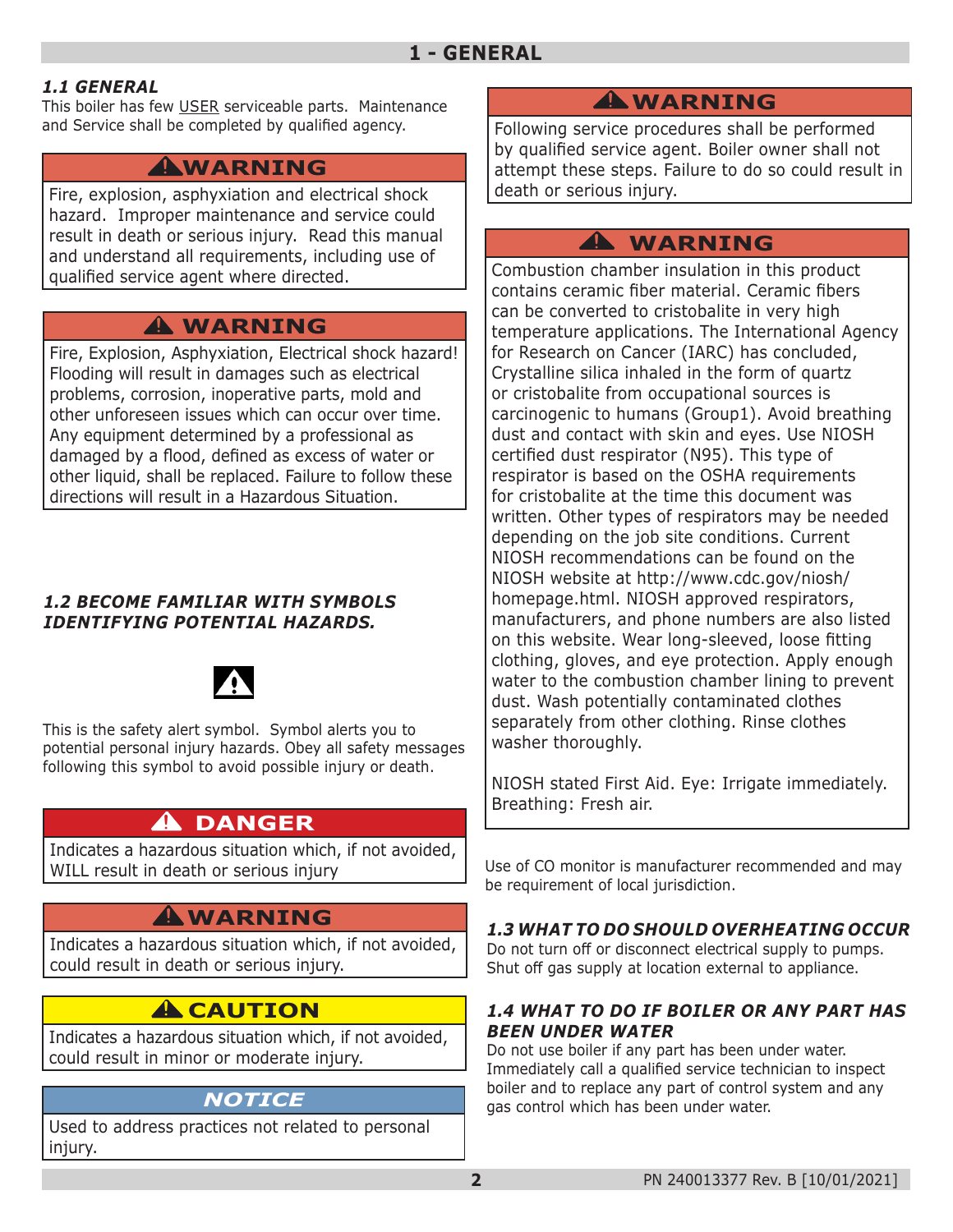# **2 - OPERATING INSTRUCTIONS**

#### **FOR YOUR SAFETY READ BEFORE OPERATING**

# **WARNING !**

#### **If you do not follow these instructions exactly, a fire or explosion may result causing property damage, personal injury or loss of life.**

- This appliance is equipped with an ignition device which automatically lights burner. **Do NOT try to light this burner by hand.**
- Before operating smell all around appliance area for gas. Be sure to smell next to floor because some gas is heavier than air and will settle to the floor.
- **• Use only your hand to turn the gas shutoff valve**. Never use tools. If valve will not turn by hand, do not try to repair it, call a qualified service technician. Force or attempted repair may result in fire or explosion.
- **• Do not use this appliance if any part has been under water.** Immediately call a qualified service technician to inspect appliance and to replace any part of control system and any gas control which has been under water.
- **• Do not block the flow of combustion or ventilation air to boiler.**

# **A**CAUTION

#### **WHAT TO DO IF YOU SMELL GAS**

- **• Do not try to light any appliance.**
- **• Do not touch any electrical switch; do not use any phone in your building.**
- **• Immediately call your gas supplier from a neighbor's phone. Follow the gas supplier's instructions.**
- **• If you cannot reach your gas supplier, call the fire department.**

#### *2.1 OPERATION*

Boiler is wall mounted, fan assisted room-sealed combination boiler, providing both central heating and domestic hot water depending on model purchased.

- After initial lighting, boiler will provide central heating (as required).
- Hot water is available whenever a hot tap is open (Combi models only).

#### **2.2 OPERATING INSTRUCTIONS**

#### *Stop! Read ALL Safety information above.*

- Set thermostat to lowest setting.
- Turn "**OFF**" all electrical power to appliance.
- This appliance is equipped with an ignition device which automatically lights the burner. **Do not try to light burner by hand!**
- Turn gas shutoff valve clockwise  $U$  to closed position. Handle should be perpendicular to gas pipe.
- Wait 5 minutes for any gas to clear. Smell for gas, including near floor. If you smell gas, **STOP!** Follow instructions on this page: **"What To Do If You Smell Gas."** If you do **not** smell gas, go to next step.
- Turn gas shutoff valve counter clockwise  $\circ$  to the open position. Handle should be parallel to gas pipe.
- Replace front jacket panel.
- Turn "**ON"** electrical power to appliance.
- Set thermostat to desired setting.
- Set correct operating mode. See 2.4
- If the appliance will not operate, follow instructions TO TURN OFF GAS TO APPLIANCE and call your service technician or gas supplier.

#### **2.3** *TURN OFF GAS TO APPLIANCE*

- Set thermostat to lowest setting.
- Turn **"OFF"** all electric power to appliance if service is to be performed.
- Turn gas shutoff valve handle clockwise  $\mathbb{C}^{\blacktriangledown}$  to closed position. Handle should be perpendicular to gas pipe.

#### *2.4 OPERATING MODES*

| <b>SYMBOL</b>    | <b>OPERATING MODE</b> |
|------------------|-----------------------|
| <b>DISPLAYED</b> |                       |
| 凸                | <b>DHW</b>            |
| <b>一</b> IIII.   | DHW & HFATING         |
| IIII.            | <b>HEATING ONLY</b>   |

**To enable the appliance in DHW - Heating or Heating only press <b>Figure** repeatedly and choose one of three available modes.

To disable the boiler operating modes and keep the frost protection function enabled, press  $\overline{\text{O}^{(R)}}$  for at least 3 seconds. Just the symbol  $\overline{\text{O}}$ appears on the display (the display back-lighting flashes if the boiler is blocked).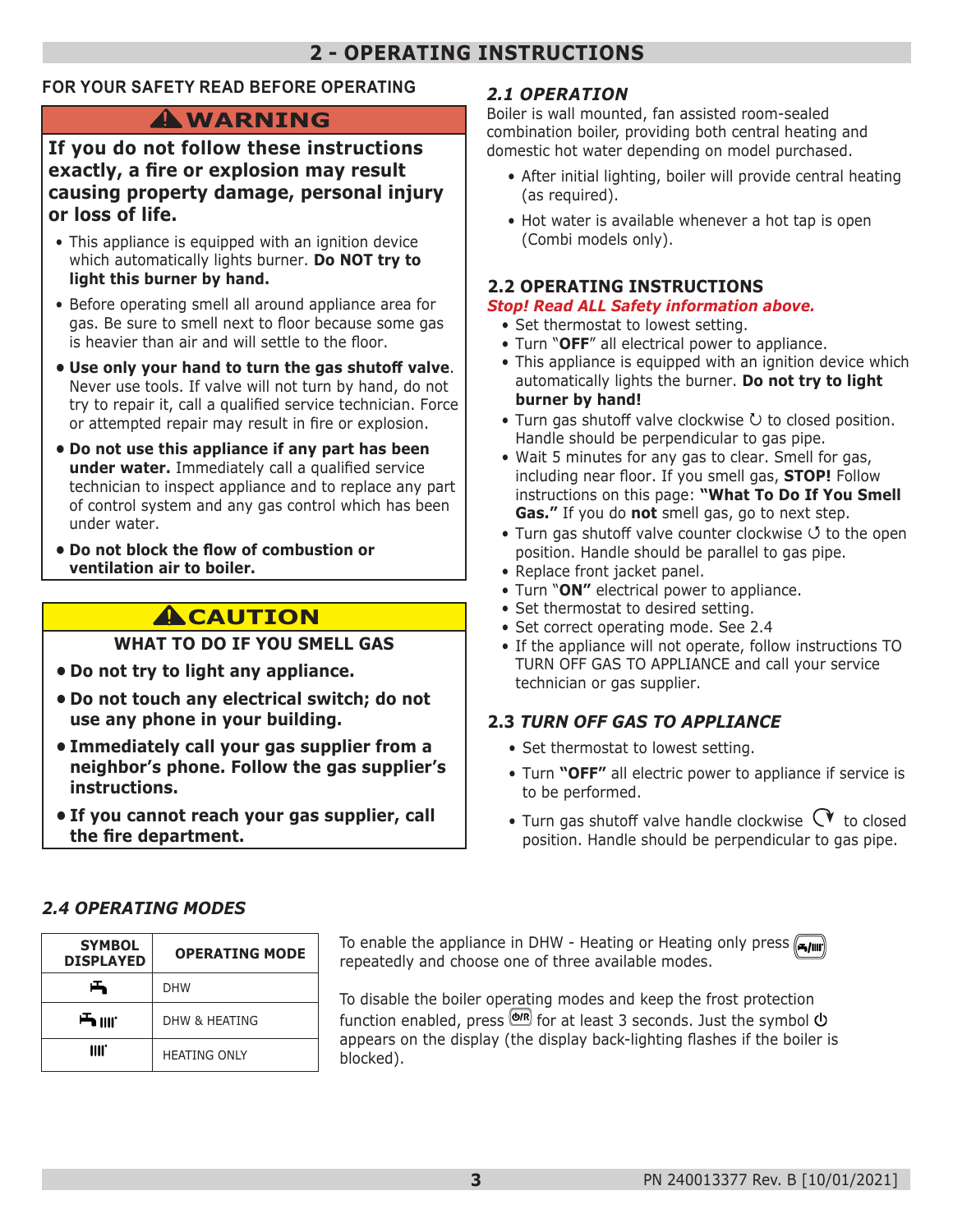#### **BUTTON Explanation: 3.1 USER CONTROLS**

|           | DHW temperature adjustment<br>$(+ to increase the temperature and - to decrease it)$           |
|-----------|------------------------------------------------------------------------------------------------|
|           | Heating water temperature adjustment<br>$(+ to increase the temperature and - to decrease it)$ |
| <b>IP</b> | Boiler operating information                                                                   |
|           | Operating mode:<br>DHW - DHW & Heating - Heating Only                                          |
|           | Off - Reset - Exit menu/functions                                                              |

#### **SYMBOL Explanation:**

| İlP | <b>X Z U R</b><br>$\left  \begin{array}{c} \prod\limits_{\mathfrak{p}\in\mathcal{P}} \prod\limits_{\mathfrak{p}\in\mathcal{P}} \mathfrak{p}_{\mathfrak{p}\mathfrak{s}\mathfrak{r}}^{c_{\mathfrak{s}\mathfrak{s}}}\ \mathfrak{f}\quad \text{and}\qquad \mathfrak{g}\quad \mathfrak{g}\quad \mathfrak{g}\quad \mathfrak{g}\quad \mathfrak{g}\quad \mathfrak{g}\quad \mathfrak{g}\quad \mathfrak{g}\quad \mathfrak{g}\quad \mathfrak{g}\quad \mathfrak{g}\quad \mathfrak{g}\quad \mathfrak{g}\quad \mathfrak{g}\quad \mathfrak{$<br>$\frac{i}{2}$ | <u> ዕ/R</u> |
|-----|------------------------------------------------------------------------------------------------------------------------------------------------------------------------------------------------------------------------------------------------------------------------------------------------------------------------------------------------------------------------------------------------------------------------------------------------------------------------------------------------------------------------------------------------|-------------|
|     | 5/III                                                                                                                                                                                                                                                                                                                                                                                                                                                                                                                                          | M.+         |

| (l)              | Off: Heating and DHW disabled<br>(only boiler frost protection is active) | 6                   | <b>Burner lit</b>          |
|------------------|---------------------------------------------------------------------------|---------------------|----------------------------|
| $\mathbb{X}$     | Ignition fault                                                            | 凸                   | DHW operating mode enabled |
| し                | Boiler/system water pressure low                                          | III.                | Heating mode enabled       |
| $\boldsymbol{f}$ | Call a qualified service technician                                       | $\bm{\nu}$          | Programming menu           |
| $\overline{R}$   | Manually resettable fault (O/R)                                           |                     | Boiler information menu    |
|                  | Fault in progress                                                         | °C, °F,<br>bar, PSI | Set unit of measurement    |

#### **3.2 CENTRAL HEATING SYSTEM PRESSURE**

Regularly check the pressure displayed on the field installed pressure gauge is between 14.50 and 21.76 psi (1.0 - 1.5 bar), with the boiler cold.

If the pressure is less than 14.50 psi, or higher than 21.76 psi call an authorized SERVICE technician.

# **WARNING !**

Burn and scald hazard. Safety relief valve could discharge steam or hot water during operation.

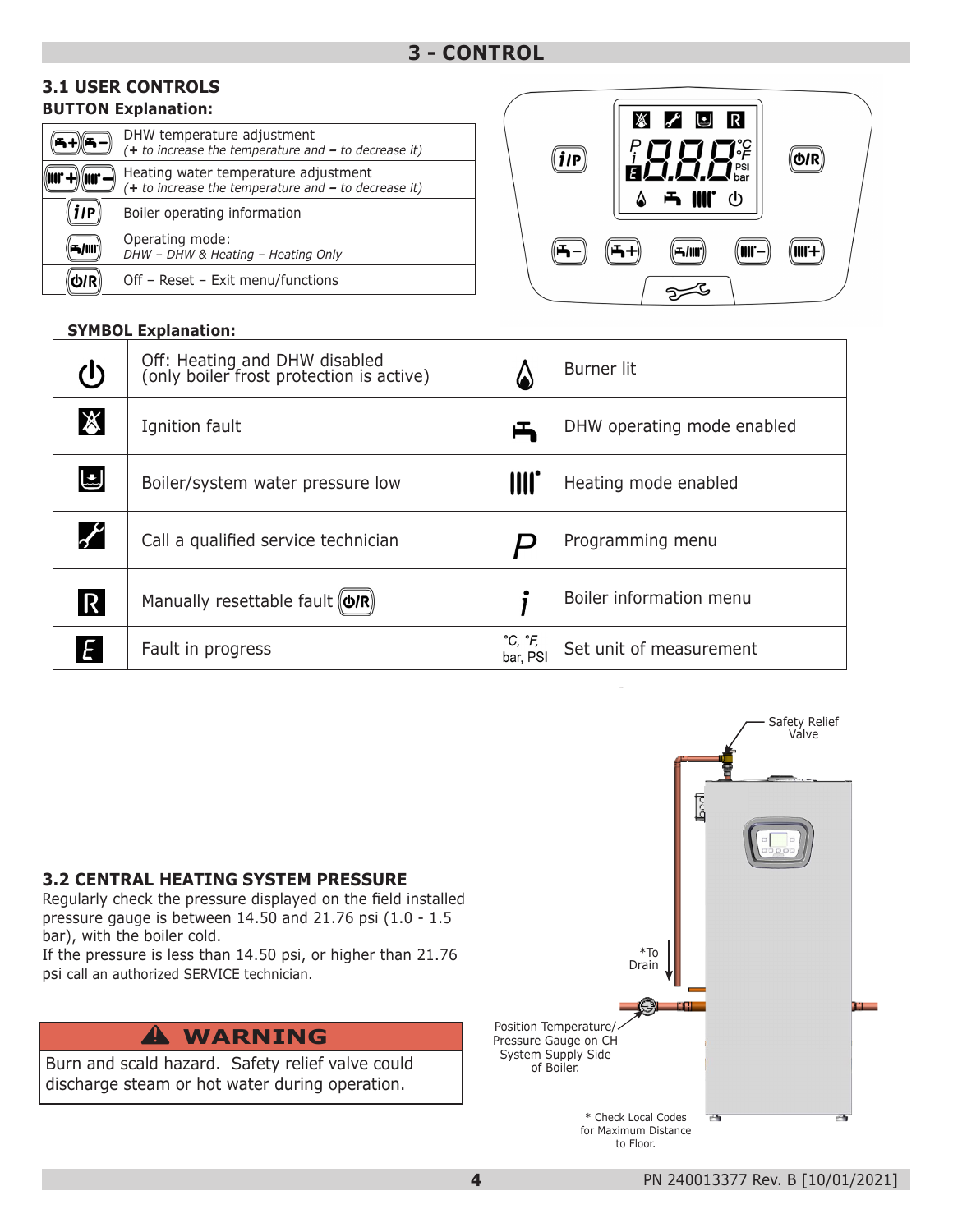#### **3.3 TEMPERATURE CONTROL**

Press **and and 6-6+** respectively to adjust the CH and DHW flow temperature (if an indirect storage tank is fitted). When the burner is lit, display shows the  $\triangle$  symbol.

**HEATING**: while boiler is operating in heating mode, the display shows the flashing symbol  $\text{III}^*$  and the heating flow temperature °F / °C.

When connected to an Outdoor Temperature Sensor, (Form +) (The H) indirectly adjusts room temperature (factory setting 68°F / 20°C).

**DHW**: While boiler is operating in DHW mode, display shows the flashing symbol  $\blacktriangleright$  and heating flow temperature  $^{\circ}$ F /  $^{\circ}$ C.

#### **3.4 BOILER INFORMATION MENU (See Below)**

Press  $\left(\mathbf{i}\mathbf{p}\right)$  and hold for at least 1 second, to display the information indicated in the table. Press  $\overline{\text{Q/R}}$  to exit.

|    | <b>DESCRIPTION</b>                                              |       | <b>DESCRIPTION</b>                      |
|----|-----------------------------------------------------------------|-------|-----------------------------------------|
| 00 | Secondary fault internal code                                   | 09    | Setpoint Central Heating (°F/°C)        |
| 01 | Heating flow temperature (°F/°C)                                | 10/11 | Manufacturing information               |
| 02 | Outdoor temperature (°F/°C)                                     | 12    | Flue sensor temperature (°F/°C)         |
| 03 | Indirect Tank DHW temperature (boiler CH only)                  | 13    | Manufacturing information               |
| 04 | Domestic hot water temperature (boiler with plate<br>exchanger) | 14    | Identification Open Therm communication |
| 05 | Water pressure in heating system (PSI/bar)                      | 15    | Manufacturing information               |
| 06 | Heating return temperature (°F/°C)                              | 16    | Manufacturing information               |
| 07 | Thermo fuse status (000/001)                                    | 17    | Fan speed ("i17"x100)                   |
| 08 | Not used                                                        | 18    | Manufacturing information               |

#### **3.5 SHUTTING OFF THE BOILER**

To turn off the boiler, disconnect the electric power supply. In the "Off" operating mode  $\Phi$  the boiler stays off but the electrical circuits remain powered and the frost protection function remains active.

#### **3.6 FROST PROTECTION MODE**

The electronic boiler management system includes a "frost protection" function for the heating system which, when delivery temperature falls below 41°F (5°C), lights the burner until a delivery temperature of 86°F (30°C) is reached.

This function is only operative if the boiler is electrically powered and there is gas with normal system pressure and the flue is not blocked.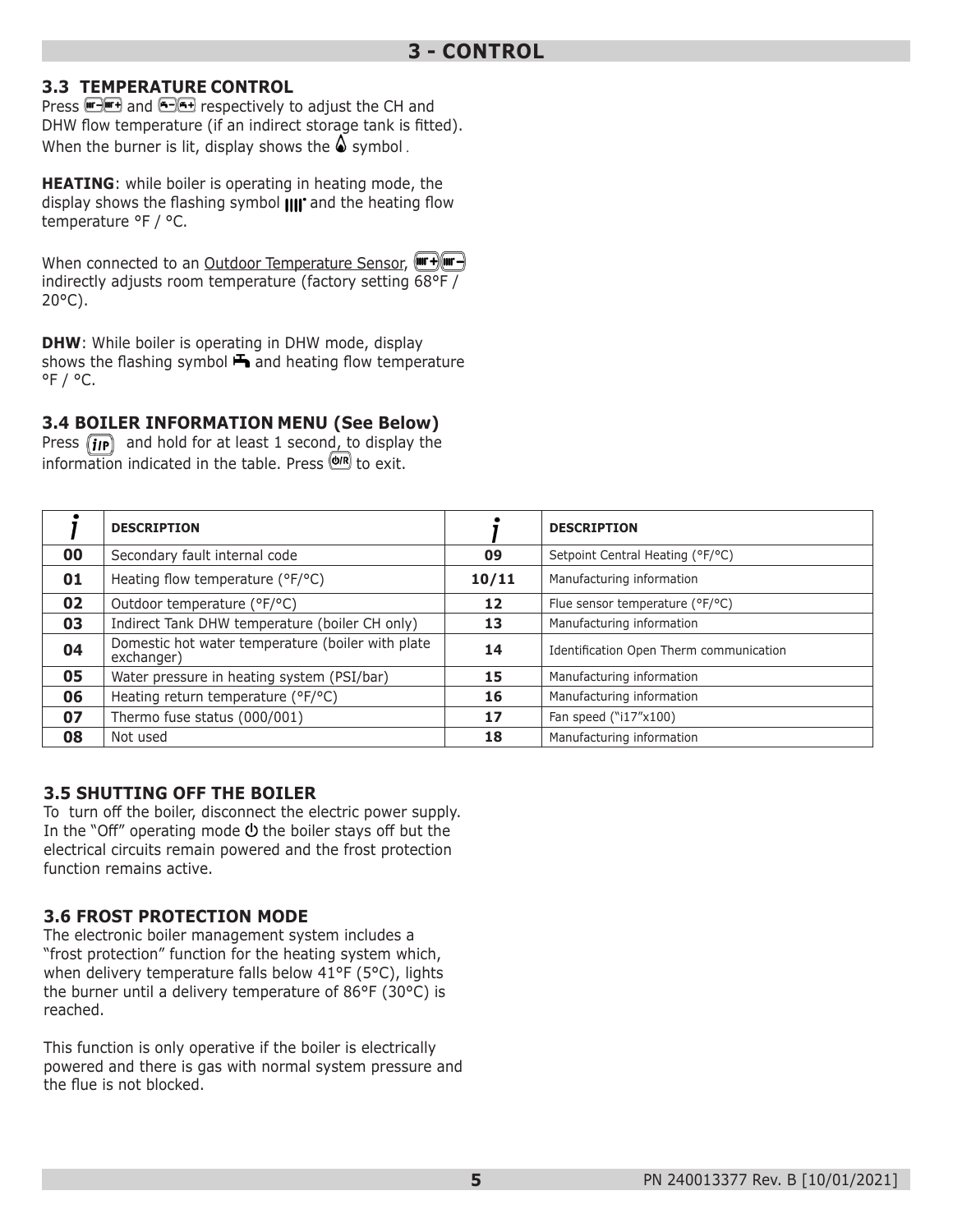### **3 - CONTROL**

#### **3.6 ERROR MESSAGES AND RESETTING THE BOILER**

| E                              | <b>ERROR DESCRIPTION</b>                                                                                | <b>OPERATION</b>                                                                                            |
|--------------------------------|---------------------------------------------------------------------------------------------------------|-------------------------------------------------------------------------------------------------------------|
| 09                             | Gas valve connection fault.                                                                             | Call an authorized SERVICE technician                                                                       |
| 10                             | Outdoor sensor fault.                                                                                   | Call an authorized SERVICE technician                                                                       |
| 15                             | Gas valve error.                                                                                        | Call authorized SERVICE technician                                                                          |
| 20                             | Central Heating NTC sensor fault.                                                                       | Call authorized SERVICE technician                                                                          |
| $28 - 29$                      | Flue NTC heat exchanger sensor fault                                                                    | Call authorized SERVICE technician                                                                          |
| 40                             | Return NTC sensor fault.                                                                                | Call authorized SERVICE technician                                                                          |
| 50                             | Domestic Hot Water NTC sensor fault<br>(only for heating-only model with storage boiler).               | Call authorized SERVICE technician                                                                          |
| 53                             | Obstruction in flue pipe.                                                                               | Turn boiler off for a few seconds<br>If this fault persists, call authorized SERVICE technician             |
| 55                             | PCB not programmed.                                                                                     | Call authorized SERVICE technician                                                                          |
| 83-84-<br>85<br>86-87          | Communication problem between boiler board and<br>control unit. Probable short circuit on wiring.       | Call authorized SERVICE technician                                                                          |
| 98                             | Internal error.                                                                                         | Call authorized SERVICE technician                                                                          |
| 109                            | Precirculation alarm (temporary fault).                                                                 | Call authorized SERVICE technician                                                                          |
| 110<br>$\mathbb{R}$            | Safety thermostat tripped due to over temperature<br>(probable blocked pump or air in heating circuit). | Press RESET (R) button for at least 2 seconds<br>If this fault persists, call authorized SERVICE technician |
| 118                            | Hydraulic pressure too low.                                                                             | Call authorized SERVICE technician                                                                          |
| 125<br>$\overline{\mathsf{R}}$ | No circulation safety trip<br>(control performed via temperature sensor).                               | Press RESET (R) button for at least 2 seconds<br>If this fault persists, call authorized SERVICE technician |
| 128<br>$\overline{\mathbb{R}}$ | Loss of flame.                                                                                          | Press RESET (R) button for at least 2 seconds<br>If this fault persists, call authorized SERVICE technician |
| $130 - 131$                    | Flue NTC sensor tripped due to over temperature.                                                        | Call authorized SERVICE technician                                                                          |
| 133<br>$\mathbf R$             | Ignition failure (5 attempts).                                                                          | Press RESET (R) button for at least 2 seconds<br>If this fault persists, call authorized SERVICE technician |
| 134<br>$\overline{\mathbb{R}}$ | Gas supply valve blocked.                                                                               | Press RESET (R) button for at least 2 seconds<br>If this fault persists, call authorized SERVICE technician |
| 135                            | Internal error.                                                                                         | Call authorized SERVICE technician                                                                          |
| 160                            | Fan fault.                                                                                              | Call authorized SERVICE technician                                                                          |
| 162                            | Flue pressure switch (contact open)                                                                     | Call authorized SERVICE technician                                                                          |
| 317                            | Incorrect power supply frequency.                                                                       | Incorrect power supply frequency.                                                                           |
| 321                            | NTC domestic hot water sensor faulty.                                                                   | Call authorized SERVICE technician                                                                          |
| 384<br>$\overline{\mathbb{R}}$ | Fault flame (parasitic flame).                                                                          | Press RESET (R) button for at least 2 seconds<br>If this fault persists, call authorized SERVICE technician |
| 385                            | Input voltage too low.                                                                                  | Call authorized SERVICE technician                                                                          |

To RESET boiler: press the button ( $($   $\circledR$ ) for at least 2 seconds

**6**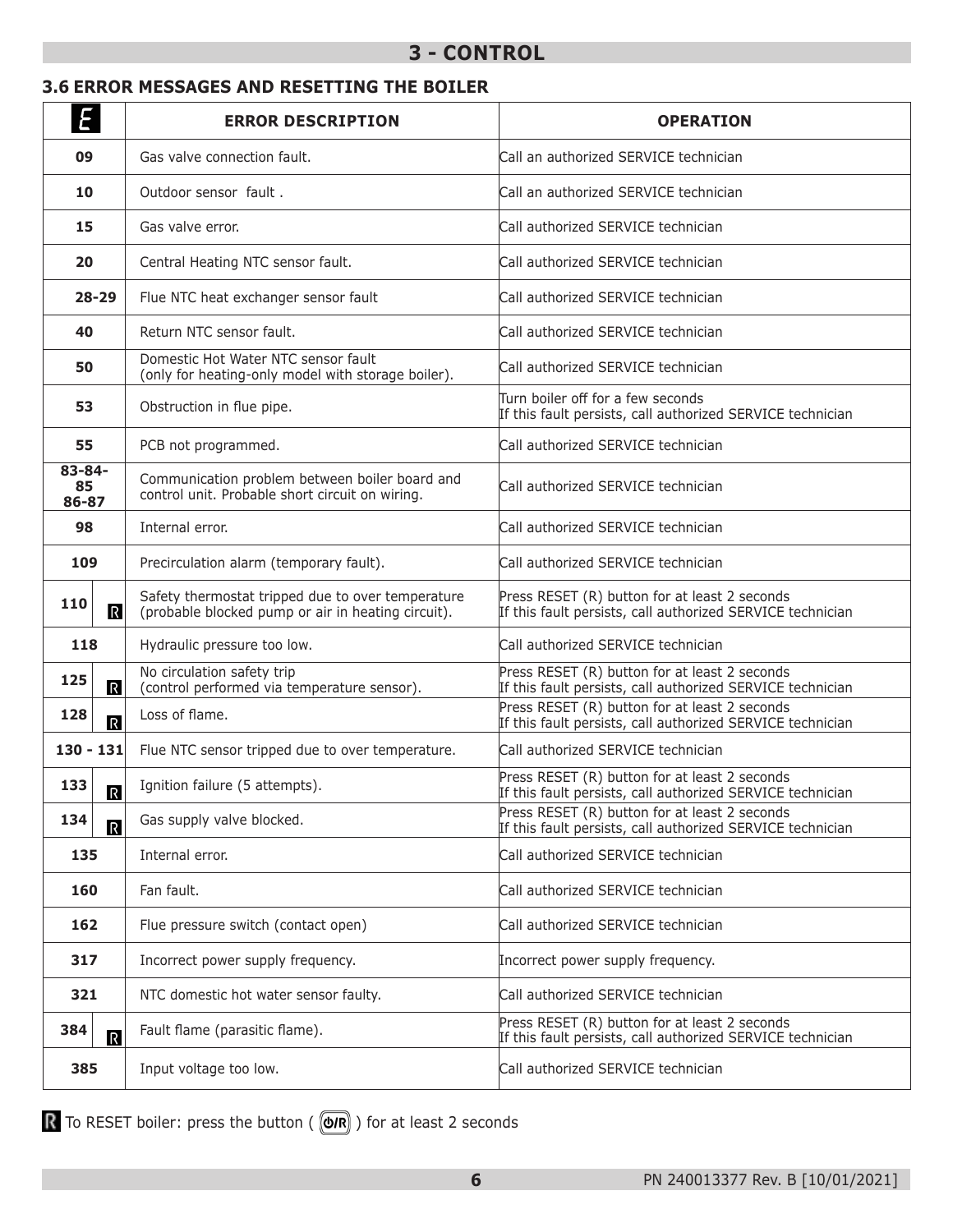### **4 - MAINTENANCE**

## **WARNING !**

Asphyxiation hazard. Contact qualified agency if condensate trap is not filled with water.

Perform general housekeeping and maintenance as specified below.

#### **4.1 Continuous**

- Keep boiler area free from combustible materials, gasoline and other flammable vapors and liquids.
- Keep combustion air and vent terminations (outside building) free from trash, vegetation and other items capable of blocking flow.

#### **CHECK LIST**

If a fault develops, or is suspected, call your Service Technician as soon as possible. Go through the following check list before you contact Service Agency.

- Is electricity supply on?
- Is display ON and symbols  $\mathbf{H}$   $\text{||} \text{||}^{\bullet}$  displayed?
- Is symbol  $\bigcup$  displayed?
- Is gas supply on?
- Is main water supply turned on?
- Is system pressure correct?
- Are boiler temperature controls set high enough?
- Is room thermostat (if fitted) set high enough?
- Are radiator valves open?

#### **4.2 Monthly**

- Inspect combustion air, vent, and condensate drain piping for deterioration, leaks or sagging. Contact qualified agency, as necessary.
- Inspect system piping for leaks. Contact qualified agency, as necessary.
- Inspect condensate drain trap for sediment or blockage. Contact qualified agency if cleaning required.
- Check air vent(s) for leakage.
- Follow OPERATING INSTRUCTIONS to return to normal operation.

# **WARNING !**

Burn and scald hazard. Verify Safety Relief Valve discharge piping run to safe discharge location before conducting maintenance procedure. Contact qualified agency to correct improper piping.

#### **4.3 Check According to Manufacturer's Instructions**

Safety Relief Valve - Refer to manufacturer's instructions.

#### **4.4 Annually or Beginning Each Heating Season**

- Contact qualified agency to perform maintenance and cleaning per Installation, Operation and Maintenance manual. Inspection will include examining all flue product carrying areas, vent system, burner and heat exchanger.
- Will also include filling boiler with water if drained as part of End of Heating Season procedure.
- Condensate trap may require cleaning and refilling.

#### **4.5 End of Heating Season, if boiler not used for domestic hot water**

- Follow instructions to TURN OFF GAS TO APPLIANCE. See section 2.
- Contact qualified agency to drain heating system (if system does not use antifreeze) and condensate trap if heating system is exposed to freezing temperatures while out of service.